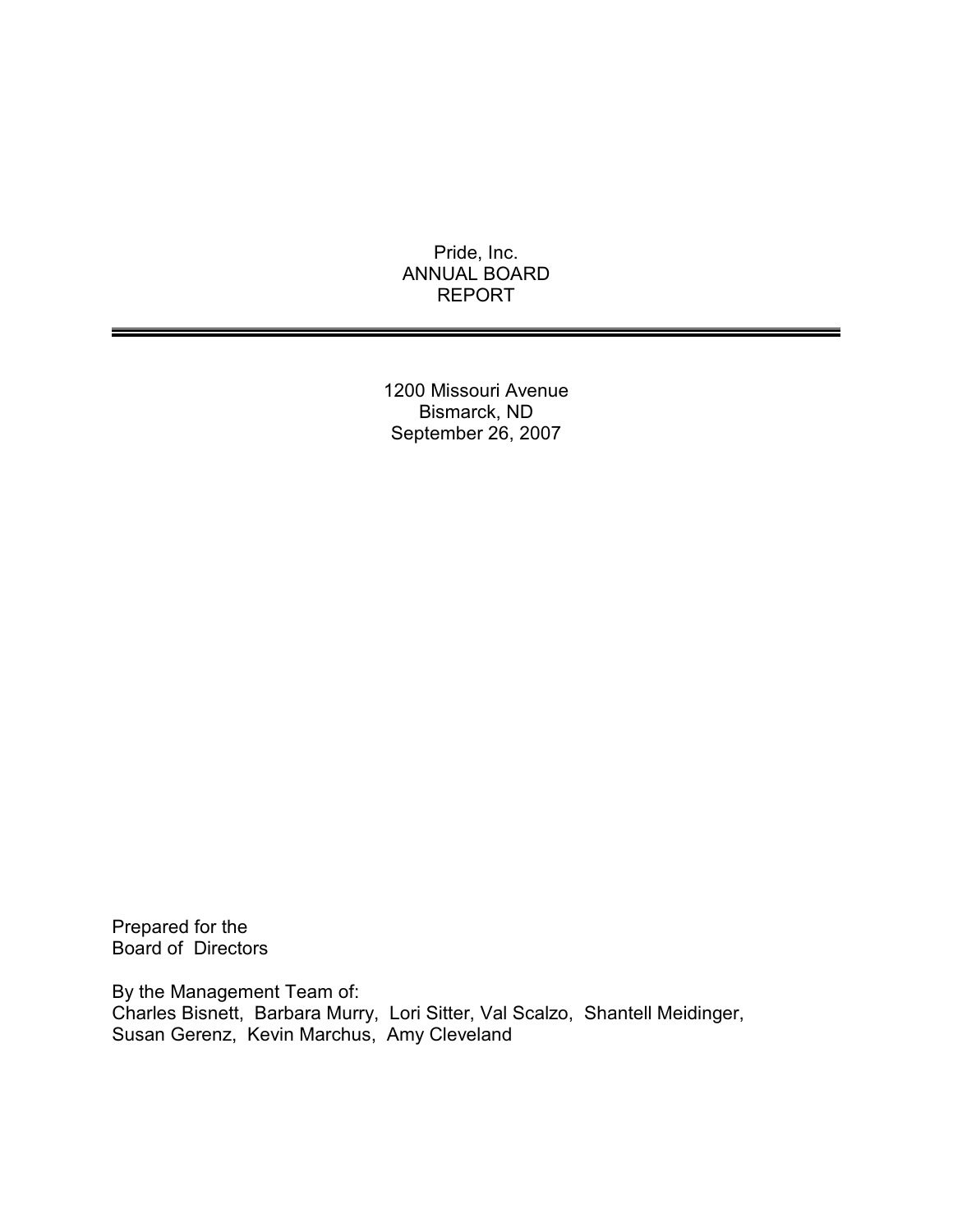# **Pride's Vision Statement**

Pride will be a visionary leader in pioneering innovative strategies and approaches to maximize personal growth and potential of the people it serves.

# **Mission Statement**

Pride is people helping people realize their potential to live and work in the community.

# **Core Values**

Pride wants to ensure that our services:

- Add value to the lives of the individuals Pride serves;
- Empower individuals (and, when appropriate, their guardians and family members) with the ability and desire to be actively involved in all the decisions affecting their lives;
- Foster self worth and personal success;
- Offer an integrated continuum of services;
- Give evidence of quality services to the people Pride serves; and
- Maintain the financial viability of the services.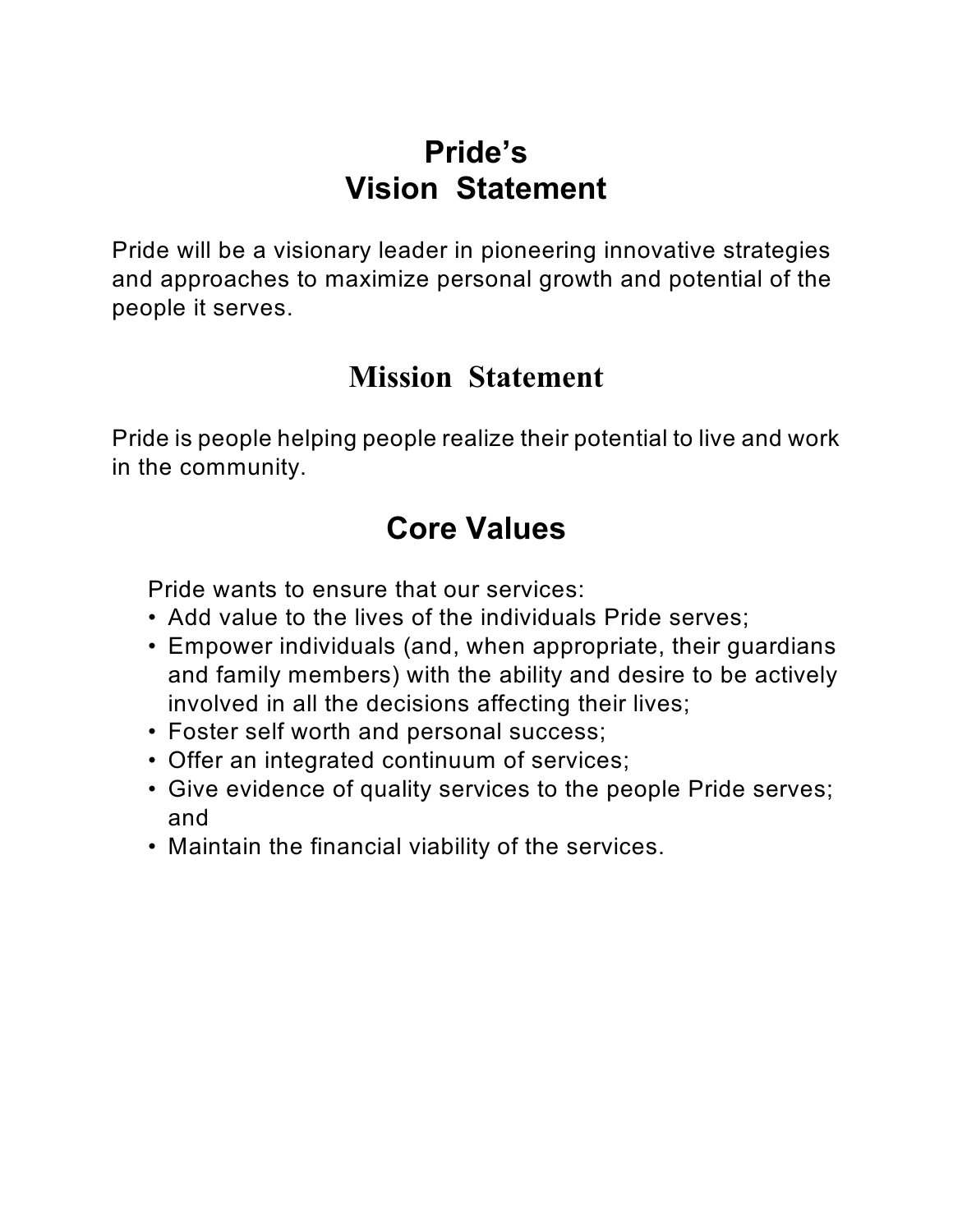Pride is a value-driven organization, which means that Pride is committed to developing its team and its services around four key values:

- Dignity: Promoting and respecting life and the worth of every human being.
- Services: Providing a continuously improving quality of service to meet the changing needs and expectations of the people Pride serves.
- Trust: Serving others with honesty and integrity.
- Teamwork: Working together to ensure that Pride's mission and values are upheld in everything Pride does.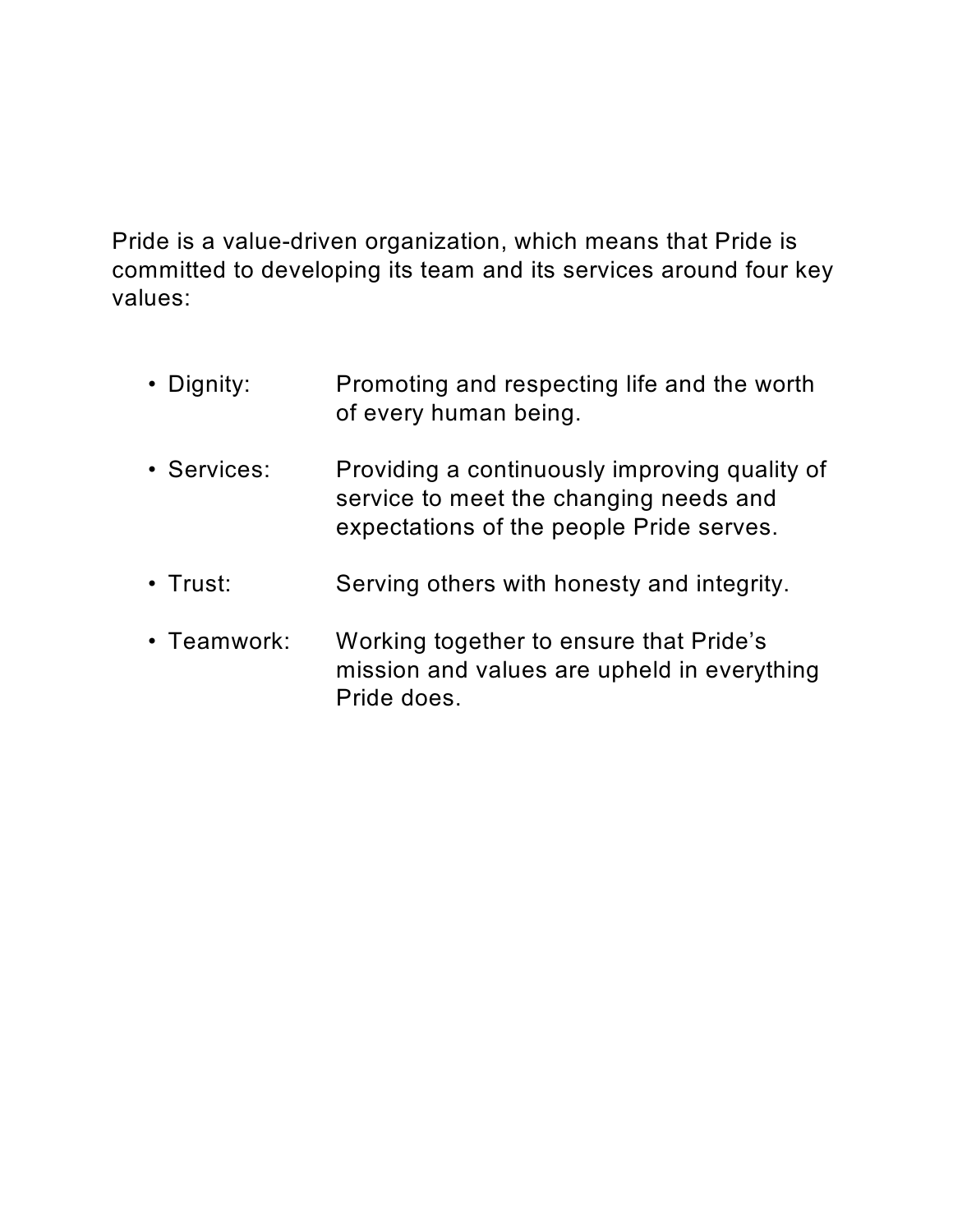## INTRODUCTION

Pride's Annual Board of Directors Meeting was held on September 26, 2007. At the meeting, the Board of Directors approved the annual board report as presented by management, and elected new officers.

This year the Board and management wanted to celebrate its successes. While the success stories are true, consumer's names have been changed to protect their privacy. Management wanted the year end report to reflect a new focus and the new Council on Quality and Leadership (CQL )survey process.

As the Chief Executive Officer for Pride, it has been a privilege to work with this Board and management team. They have used the core values to deliver services and placed the needs of the people receiving services above all other consideration. The management team's knowledge and expertise is evidenced everyday as Pride continues to improve. When services are compared to national standards, Pride is always considered one of the top providers in the country.

The Board has spent countless hours in meetings and researching best service options to set the proper direction for Pride and support the management team. This year the Board was forced to make some unpopular decisions: balancing service needs, staff needs, regulations, and funding that would not cover cost of services. When balancing these competing factors, the Board has always placed the individual receiving services first. Their dedication to the mission started thirty-one years ago is appreciated.

This Annual Board Report is provided to better inform you about Pride and share in our successes. To our many donors, we thank you; without you our successes would not be possible. YOU DO MAKE A DIFFERENCE!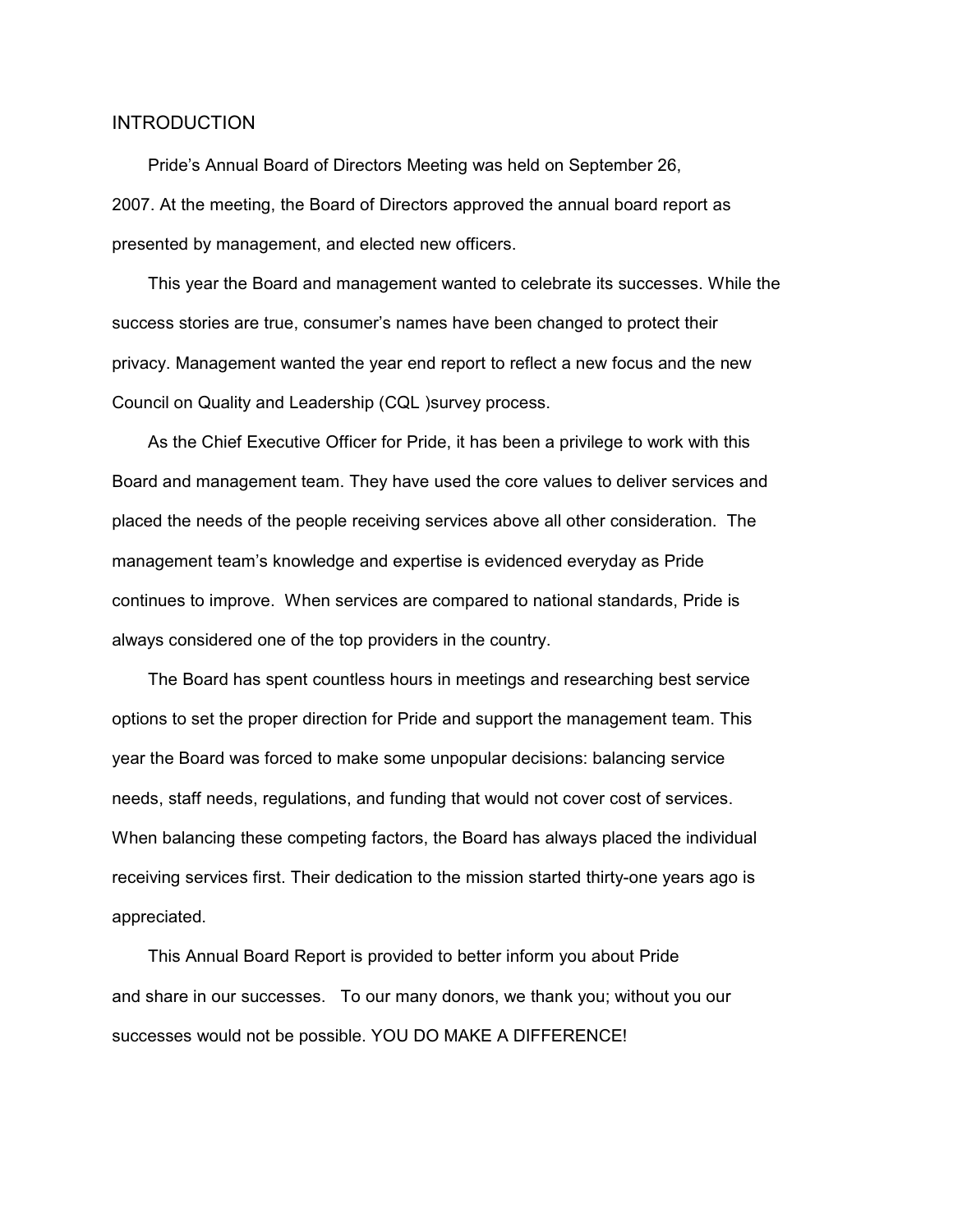## Success Stories:

#### Patrick's four wheel dream comes true.

For several years, Patrick has talked and dreamed about having a Quad Runner. His support team reinforced how important it was for him to work so he would have the money available to purchase and operate such a vehicle. Over the years, he has held and quit numerous jobs. Two years ago, he walked into A&B Pizza, asked for work, and secured a job. His support team was thrilled when Patrick came home that day and informed them he had gotten a job. With the support of his team, he maintained his job and saved his money.

Staff helped him take the required courses to operate his four wheeler. Patrick's father supported him in purchasing, licensing, and insuring a Quad Runner. Patrick paid for part of it and his father loaned him money for the remainder. He has paid his father back, is debt free and enjoys driving in the country.

#### Chemical Dependancy

"Tim" is a chronic alcoholic with only very short times of sobriety during the last 10 years. Tim was unable to work for long periods of time and had lost contact with his wife and daughter. He came to Heritage Recovery Center in June 2006, started a construction job in July and has been working full-time. Tim is taking weekend passes to visit his wife and daughter to rebuild their relationship. He has been sober for over a year and has made great progress in his therapy groups.

"Bill" arrived in June 2006. When he arrived, he had lost his license, had recently contemplated suicide, was unemployed, very moody and cynical about life and did not participate in any of the required activities. Bill now has his license, is working as a manager at a local business and has really stepped up to help others with their recovery. Bill recently had a relapse but was able to talk openly about it and move forward quickly. His attitude is very positive and he is able to take feedback and learn from his mistakes. At Heritage Recovery, we recognize that people will relapse; they receive support to accept their mistakes and we continue to work with them in therapy.

#### Life after a car accident

Life after a car accident can be difficult; just ask Tom. Tom is a traumatic brain injury survivor. The injury was due to a car accident related to his drug and alcohol use. His throat was slit and he was legally dead for 10 minutes.

When Tom was admitted into the acute care unit, he was withdrawn, did not take part in the community and would refuse to complete his programming. He needed to be convinced to attend Pride's Job Club.

The first day of Job Club, Tom was quiet and did not participate. By the third class, he took regular part in the class discussion and started joking around. At the end of the classroom sessions, the best way to explain Tom would be outgoing and fun loving.

As part of the Job Club experience, Tom worked at Walmart. He tried several different departments and after the first week two department managers were arguing over who he would work for. Tom has since completed the Walmart job application and has started employment with them.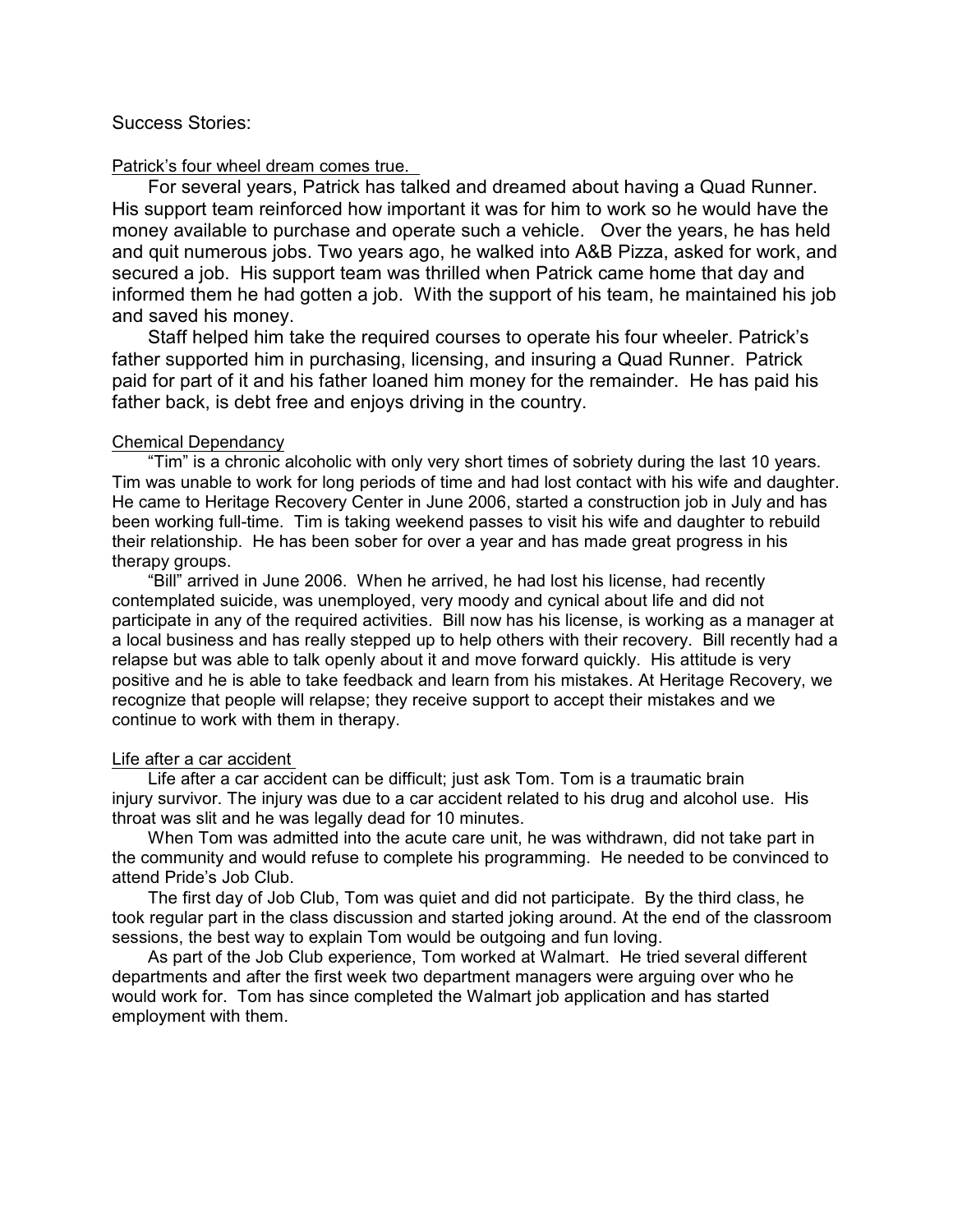## A second and some times a third chance is all it takes.

Janice used to work at Pride's Production Center years ago and was asked to leave the program due to disruptive behaviors. After trying many different things she is now back at the Production Center working on contract sites. With support, she is interacting well with her peers and staff and states she is enjoying working again. Over time and with encouragement, she has become dependable, arriving on time each day, and is eager to begin contract work.

## Obsessive compulsive disorder

Eric used to sit in a corner and not interact with anyone. For years he needed his own corner desk and would never leave it to work. Work had to be brought to him, which limited the amount of work he could produce, the type of work he could do and his income. With support from the team he has started to come out of his comfort zone and work in many different areas of the Production Center. Now he is willing to go to any room in the center and work, and rarely sits at his desk anymore. He is willing to try new jobs and new tasks.

## Consulting with Mayo Clinic, placed Jane at Pride Manchester House.

Jane is an 8 year old girl living with her mother. She is very bright, artistic, and has a sense of humor, but her extreme emotional behavioral needs exceeded her mom's ability to parent her. After numerous out of home placements, hospitalizations, and consults with Mayo Clinic, she was placed at Pride Manchester House for treatment.

 She was sexually abused when she was four and a victim of physical abuse at seven. She initiated sexual contact with others, both older and younger children; snuck out of her home and peeked into other people's windows and engaged in head banging, biting, and scratching herself until she bled. One day while her mother was driving, she kicked the car into park. Jane demonstrated extreme verbal tics, including high pitched screams and swearing, as part of her Tourette's syndrome. These tics occurred involuntarily up to 100 times per hour. She would rage for hours at a time. She spoke of wanting to kill herself and had no friends.

After receiving intensive residential treatment with clear structure, boundaries, consistency, for a period of six months, Jane made significant progress. She learned to self calm, to practice "tic time" in order for her to release her tics privately and settle herself down, and accepts redirection from adults. She loves praise and 1:1 attention, striving to be a helper and a friend. She became more and more playful and was generous and kind to others. She was gradually transitioned back to her home

## Extensive domestic violence = behavior problems for John

John is a twelve year old boy living with his mother. He witnessed extensive domestic violence before his father left the home. He was highly aggressive and destructive. He worried excessively, had sleep disturbances, poor self esteem, poor concentration, poor gross motor skills, and significant education delays. He demonstrated self injurious behaviors and had been hospitalized numerous times.

He had extreme social anxiety which affected his ability to make friends, attend community events, or work with others in a group. He frequently had auditory and visual hallucinations and was very distressed by obsessive thoughts.

John received intensive residential treatment for seven months. He made significant improvement in all areas, especially in mood stability and anger management. His reality perception improved with the assistance of anti-psychotic medication. As he grew in skills and confidence, his social anxiety lessened and he was able to remain in school for a full day without needing a time out. He benefitted from a strict behavioral management approach to earn privileges with positive behaviors.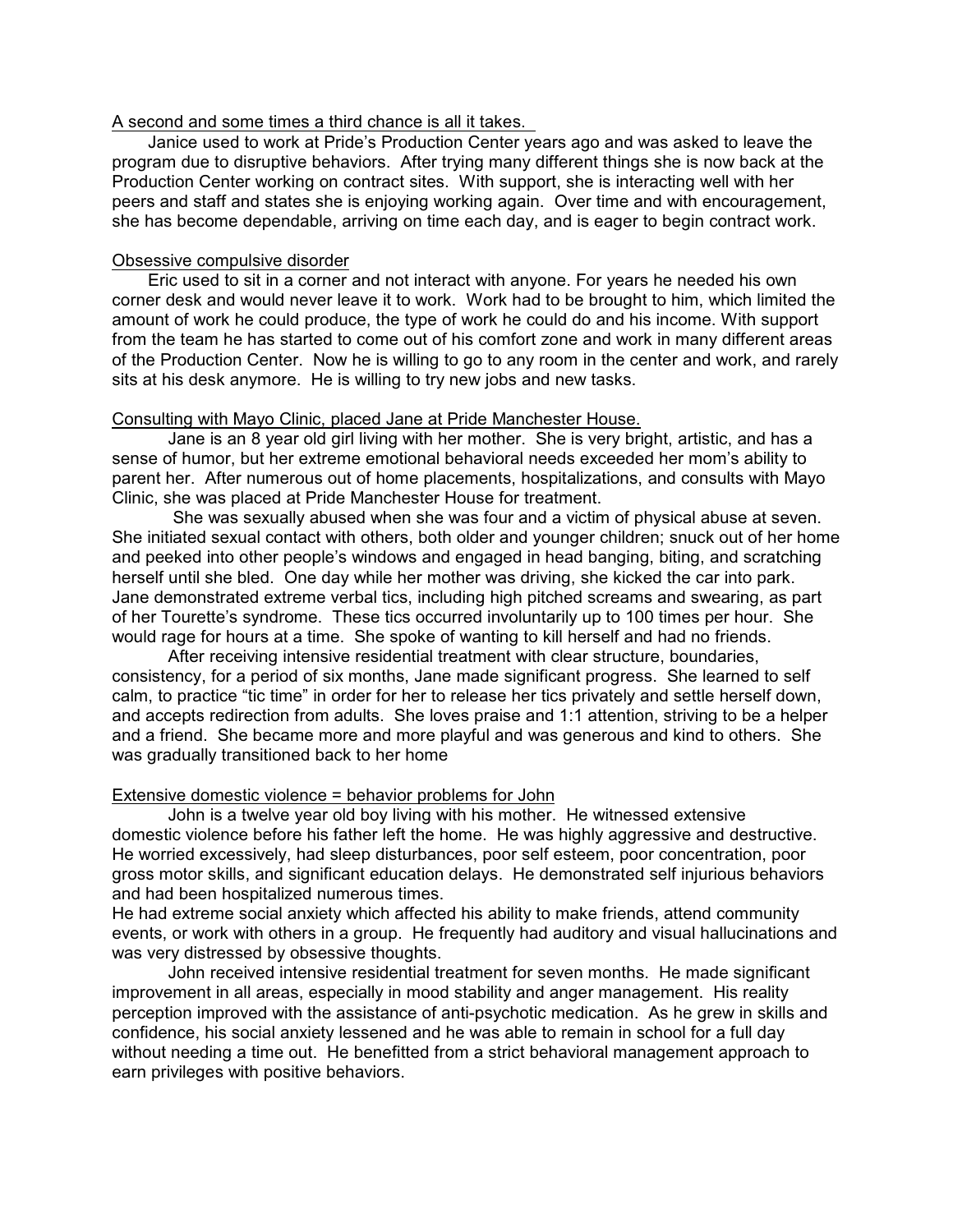He required preparation and rehearsal for new situations, people or places. He allows additional transitional time between tasks and 1:1 feedback in a quiet setting. He is a very caring young man who tries to please others.

Near the conclusion of treatment, John learned his mother was pregnant and he exhibited extreme fear and anxiety that he would be a poor big brother. He attended sibling classes at an area hospital and toured the nursery. He worked closely with staff to identify personal strengths and ways to be a positive role model. Following an extended period of transition, including numerous supported visits in his home and school, John was discharged home and enjoys being a big brother and a helper for his mom.

## Reconnecting with family

"Bob" came to Redwood while having a lot of concerns with alcohol addiction. The addiction alienated him from his family. He lost his wife, his 4 sons wanted nothing to do with him; and his brothers and sisters had given up on him. A diabetic and consistent drinking made Bob very sick. He can not even remember the first few months at Redwood.

Bob has been alcohol free for over 4 years. With help from staff he administers his own medication and monitors his diabetes. He looks back on pictures of himself and is amazed at how much weight he has lost and how healthy he now looks compared to then. He walks around 4 miles each day with the resident dog Yeller and is eating healthy. He had decided to chooses Redwood as his home and continues to live there while trying to reconnect with his family.

## No more destructive behavior

"Paul" survived on his own in Bismarck for a number of years. He would live in hotels throughout the city. Every few months his mental health would become diminished and he would find himself destroying the hotel room or apartment he was living at; causing hundreds of dollars of damage and putting his safety at risk. He would get kicked out and find himself moving from hotel to hotel or into Ruth Meiers. After finding a new place the cycle would start again. He found himself moving to Redwood Village after his last mental health crisis. To his surprise this was a whole new adventure. He was able to maintain his medication, develop friends at his home to talk to when he is having a destructive behavior and received support from the staff directing him to appropriate behavior. He enjoys many activities in the home and trips to Bismarck for other activities. He spends much of his day visiting with friends, listening to music and teaching the staff about politics and philosophy.

### Accreditation a big success.

Pride, Inc. went through its accreditation process on March 5<sup>th</sup>-8<sup>th</sup>, 2007. It was a successful review for Outcomes 2005, as we received our second four year accreditation. Pride's Basic Assurances (Dignity/Respect; Legal and Human Rights; Self Determination and Choice; Community Settings; Social Capital; Community Partnerships; Shared Leadership; Continuous Learning; Open Communication; and Continuous Improvement) were reviewed and we met all 10 Factors at 100%. During the review, the CQL team spent time with the stakeholders of Pride (people served, employees, family members, and outside entities in which we have a relationship).

CQL commented that throughout the course of the review, "Pride, Inc. staff demonstrated a high degree of dedication, openness, and willingness to share information and ideas which has always been the case with this organization. Pride's commitment to being a learning organization was evident in all interactions." Team members at Pride, Inc. show a true commitment to the people they serve; it shows through the measurement of personal outcomes people achieve in their lives.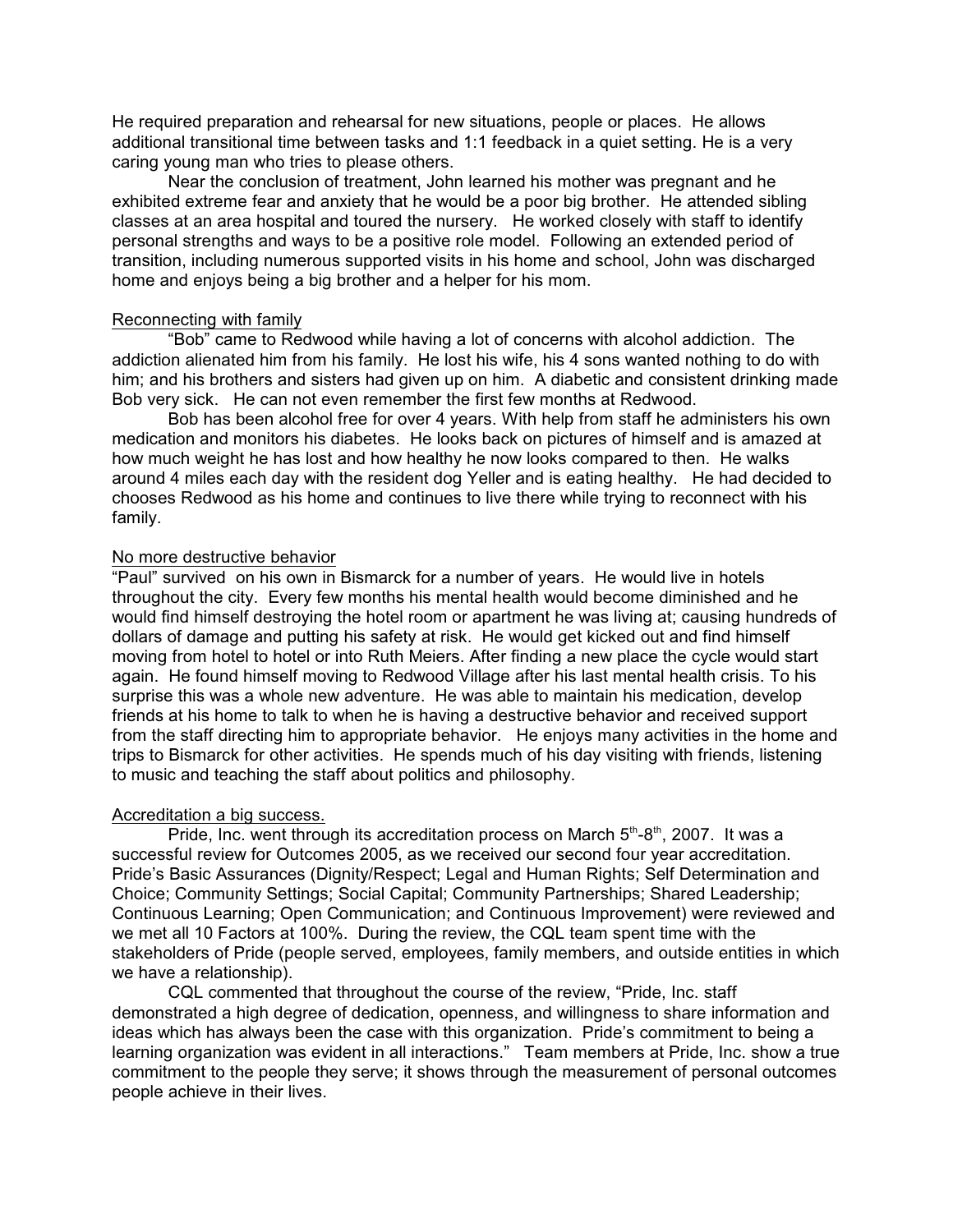# $\star$  Stars everywhere

People receiving services

- $\star$  Two people receiving services found employment when they began cleaning 1200 Missouri Avenue.
- $\star$  Staff slept on the living room couch after one person was discharged from the hospital and needed more support while recovering.
- $\star$  Hospice provided services in the group home for the first time this past year. This allowed the consumer with end stage cancer to live in his home.
- $\star$  Flu shots were administered to people receiving services.
- $\star$  Pride Production started keeping food at their location for people who forget their meal or have no meal available.
- $\star$  Pride staff continue to complete individual income taxes for individuals served.
- $\star$  Program Coordinators are assisting people to complete wills and advance directives.
- $\star$  Youth mentor program and the Salvation Army teamed up to make sure children receive an after school snack while receiving services at Pride.

Staff and Volunteers

- $\star$  Pride started hosting a quarterly lunch and social for team members and individual served giving them an opportunity to visit and enjoy a meal.
- $\star$  Employment Coordinator, Darcy Severson, was nominated by Lori Sitter and received the Arc Professional of the Year award, at the local level.
- $\star$  Long time employee, Betty Lapp, retired from the Basin Avenue program.
- $\star$  Shirley Nagel passed away in October, 2006 after battling lung cancer. We miss her smile and willingness to help out where ever there was a need.
- $\star$  Residential services partnered with the U of Mary to assist students by giving tours and had a booth at Community Days to recruit new staff.
- $\star$  Suzy Jans, Tony Baker, Justin Prokop, Dave Schlosser, and Jennifer Neumiller participated in leadership training.
- $\star$  Kay Hanson attended the National DDNA conference in New Mexico in May, 2007 and she has been asked to sit in on the Health Departments task force for dealing with a pandemic.
- $\star$  Turn over decreased One hundred and eight staff left Pride during 2006-2007, as compared to one hundred and twenty two the prior year.
- $\star$  Kay Hanson, Susan Owens and Karen Horan presented at the Statewide Trainers meeting on how Pride teaches Standard Precautions.
- $\star$  Amy Clevland was hired as the Administrator for Redwood Village.
- $\star$  Kevin Marchus, CPA was hired as Comptroller.
- ★ Karen Horan, Val Scalzo, Nicole Hager, Nora Jangula, Marnie Stone, Suzy Jans, and Shantell Meidinger attended Four Roles of Leadership training.
- $\star$  Pride was instrumental in working with the 2007 Legislature in obtaining a \$.60 per hour and 4% increase for 2007 and a 5% increase in 2008.
- $\star$  Shantell Meidinger serves on the Arc Board as secretary, and Becky Nygaard serves as a consumer representative.
- $\star$  Barb Murry serves as President of ND Association of Community Facilities, and President Elect of Bismarck Rotary.
- $\star$  Tony Baker serves on the Board of Christmas in April.
- $\star$  Corey Stewart serves as an officer in the Bismarck Elks.
- $\star$  Darcy Serverson serves on the Mayors Committee on Employment for Persons with Disability and the Transition Task Force.
- $\star$  A 30 minute program on Pride was produced and aired on the "Who Cares" program on Community Access television.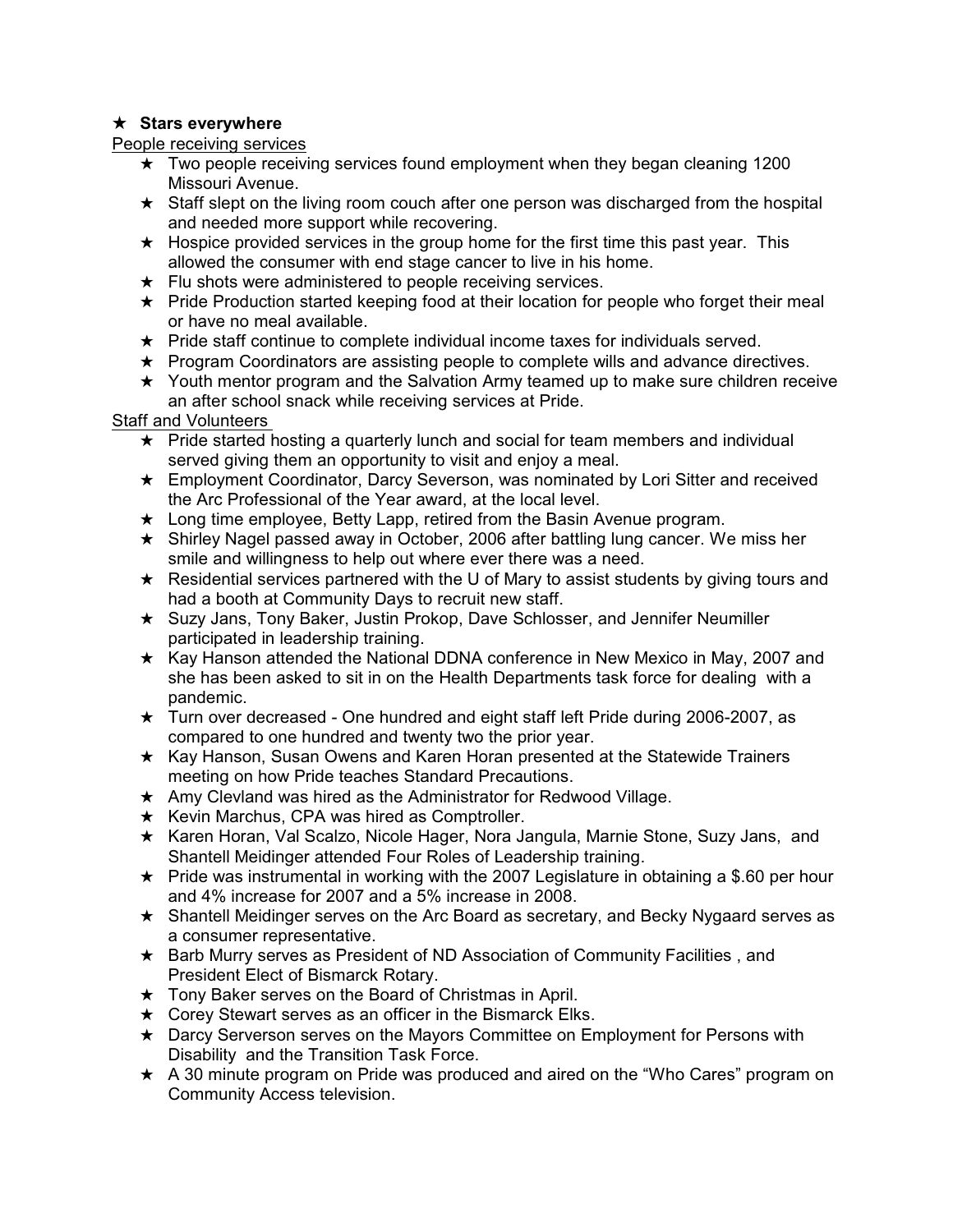- $\star$  Over fifty staff volunteered for the McQuade softball tournament. Pride has been involved in this event since it was started.
- $\star$  Fifty-seven generous businesses set a new record for the donations to Pride's fifth Celebration of Trees. Trees went out to families in need throughout the community. A record of \$20,275 was pledged to Pride's donation account. Thanks to the Tom and Francis Leach Foundation, Kirkwood Mall, KXMB-TV CBS 12, Clear Channel Radio and the Bismarck Tribune, the major sponsors of the event. Over 500 volunteers donated their time to the Celebration.

# T **Out Our Services**

# Residential:

- $\checkmark$  Tours were given to prospective consumers and their families of the different Pride programs.
- $\checkmark$  Angel Paul, completed the HUD review which came back with great reviews on the files and property.
- $\checkmark$  ISLA services continue to be stable.
- $\checkmark$  Gracefully Aging continues to grow.
- $\checkmark$  Pride continues to be a member of the Community Eldercare Service Network.
- $\checkmark$  Heritage Recovery Center served 21 individuals
	- 16 males,
		- 5 females,
		- Age group: 4-(19-29) 5-(30-39) 7-(40-49) 5-(50-59)

Six have stayed for over one year. Twenty found employment and two attended college classes.

 $\checkmark$  Manchester received 79 Referrals For Placement, 44 were diverted to less restrictive services, 25 received Transition Services, and 7 received other placements. 24 Children were placed in Psychiatric Residential Treatment– 75% Boys, 25% Girls, 100% of the children successfully completed treatment,

Average Age 9.2 years,

Average stay is 6.2 months,

Discharge Destination: 63% Home, 37% Foster Care,

Follow up Status: 12 months post discharge: 94% Remain at home/foster home, 6% required for additional services.

- $\sqrt{\phantom{a}}$  Redwood reduced the number of people receiving services.
- $\checkmark$  Individuals living at the Sweet Avenue program planned for moving into individual apartments.

Vocational

- $\checkmark$  The RSVP payroll system was purchased for payroll.
- $\checkmark$  Contracts were maintained over the year.
- $\checkmark$  Production planned several learning opportunities for consumers to participate in throughout the year including a visit by Kevin Lawrence from KFYR television on severe weather safety, a flag ceremony put on by the Vietnam Veterans and Abate of ND (this will now become an annual ceremony), sexual harassment in the workplace, tour of the police department and in-service on stealing, pedestrian safety, and fire safety.
- $\checkmark$  The Basin programs adopted a soldier, stationed in Afghanistan, that they corresponded with while he was stationed overseas. The consumers organized a supply drive and the items were sent over to be distributed to a local school.
- $\checkmark$  Consumers from the Life Skills program are now volunteering weekly at Brighten's Thrift Store. Several activities were planned throughout the year and the first annual talent show took place. Many community sites and businesses were toured, and another volunteer was secured for the Gracefully Aging program.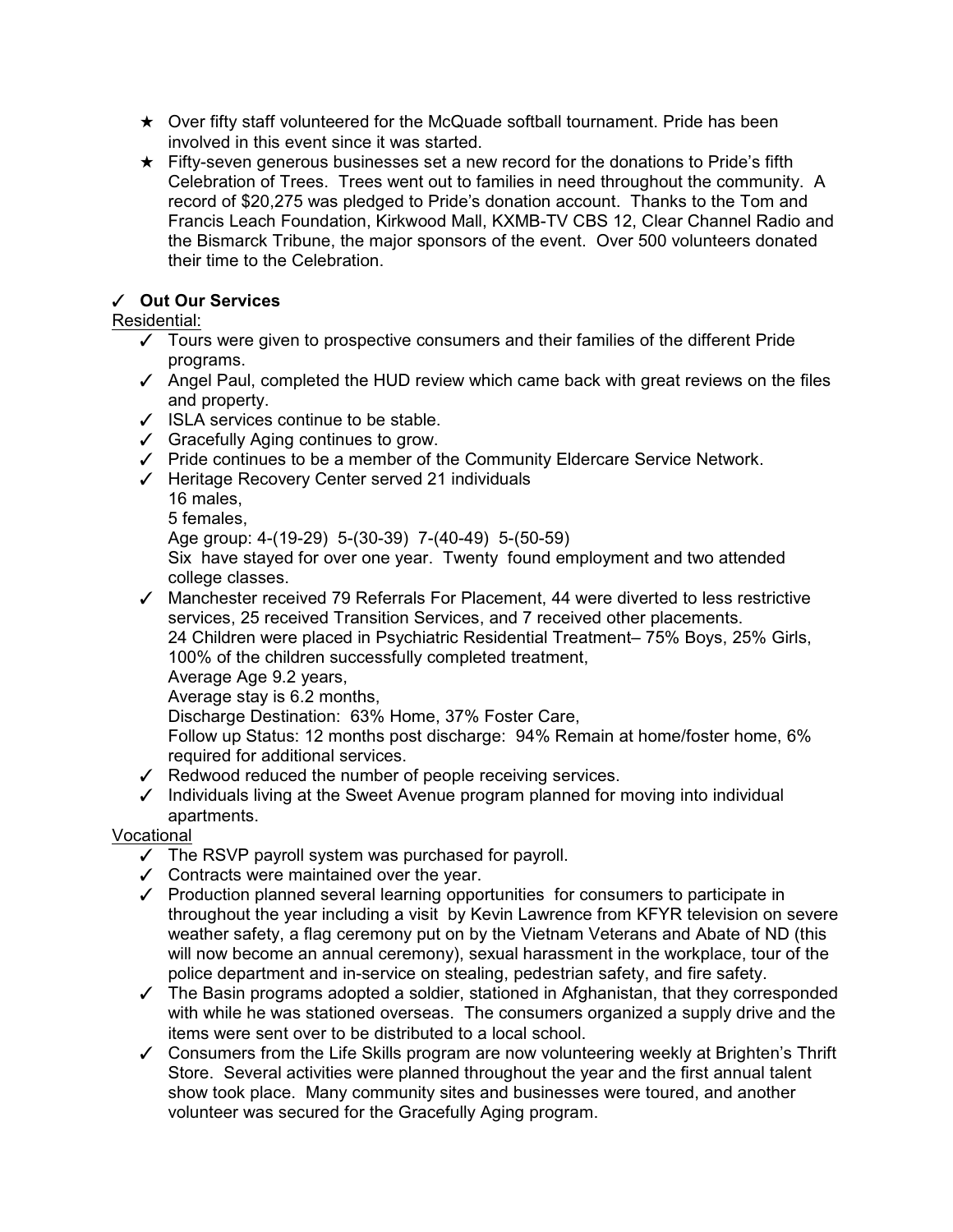- $\checkmark$  Mr. Kyle Zeiszler, a Boy Scout, chose the Basin location to complete his Eagle Scout project which consisted of landscaping and building planter boxes around the building.
- $\checkmark$  Another 5 year custodial contract was awarded from the federal government for services to continue at the federal buildings in Bismarck.
- $\checkmark$  Two additional job coaching positions were added to the department.
- $\angle$  A Job Club was started. The class was developed for individuals who have had difficulty in the past with community based employment.
- $\checkmark$  United Way donation started a new summer employment program for youth. Seventeen youth participated in the program.
- $\checkmark$  Pride Services included:

Vocational Services for 212.08 people Residential Services for 106.67 people Children & Family Services for 82 children Case Aide Services for 14 people Representative Payee services for 89 people Gracefully Aging services for 3 people Heritage Recovery Center can serve 10 people Pride Manchester House can serve up to 9 children Redwood Village is licensed to serve 16 people Program Coordination services for 121 people Behavior Analyst services for 72 people

# < **Quality Indicators**

- ▶ The HIPAA security policies were completed.
- $\triangleright$  Respite services policy was developed.
- ▶ The Declaration of Universal Human Rights has been implemented as the agency's new rights review.
- < Modifications were made to the medical policies to include the changes for First Aid and CPR.

## Risk Management

- $\triangleright$  On site drug testing was started to enhance effectiveness of services.
- ▶ The Safety Committee obtained DVD training on Gate belts, Hoyer Lifts, Wheel Chair, Nebulizers, CPAP training, and Diabetic testing. This will be more cost effective and efficient in training staff as consumers age and develop additional health concerns.
- Fire alarms were tested.
- **Fire/health inspections were completed at the group homes, Redwood Village, Heritage** Apartments, Basin Avenue, and Manchester.
- ▶ Medication errors rate for Pride 0.02%, or 5 errors out of 23,343 doses of medication. Medication errors at Manchester is .0004%.

## Accreditation / Licensure

- < Karen Horan, Val Scalzo, and Shantell Meidinger received rater liability certification.
- **FILT** The Council on Quality and Leadership completed the accreditation review with Pride on March 5-8, 2007. A four year CQL agreement was received.
- **Program coordination was started for the DD respite children.**
- ▶ Annual HRC/BSC training took place on October 31, 2006.
- $\triangleright$  The program directors for the DD providers in this region sponsored a workshop for guardians. It was held in April, 2007, speakers from Advocacy services; Protective/Catholic guardian services; a guardian and two representatives sat on the panel.
- **Pride is evaluating a new format to complete outcomes and self assessments. The new** format should improve the data base used for CQL.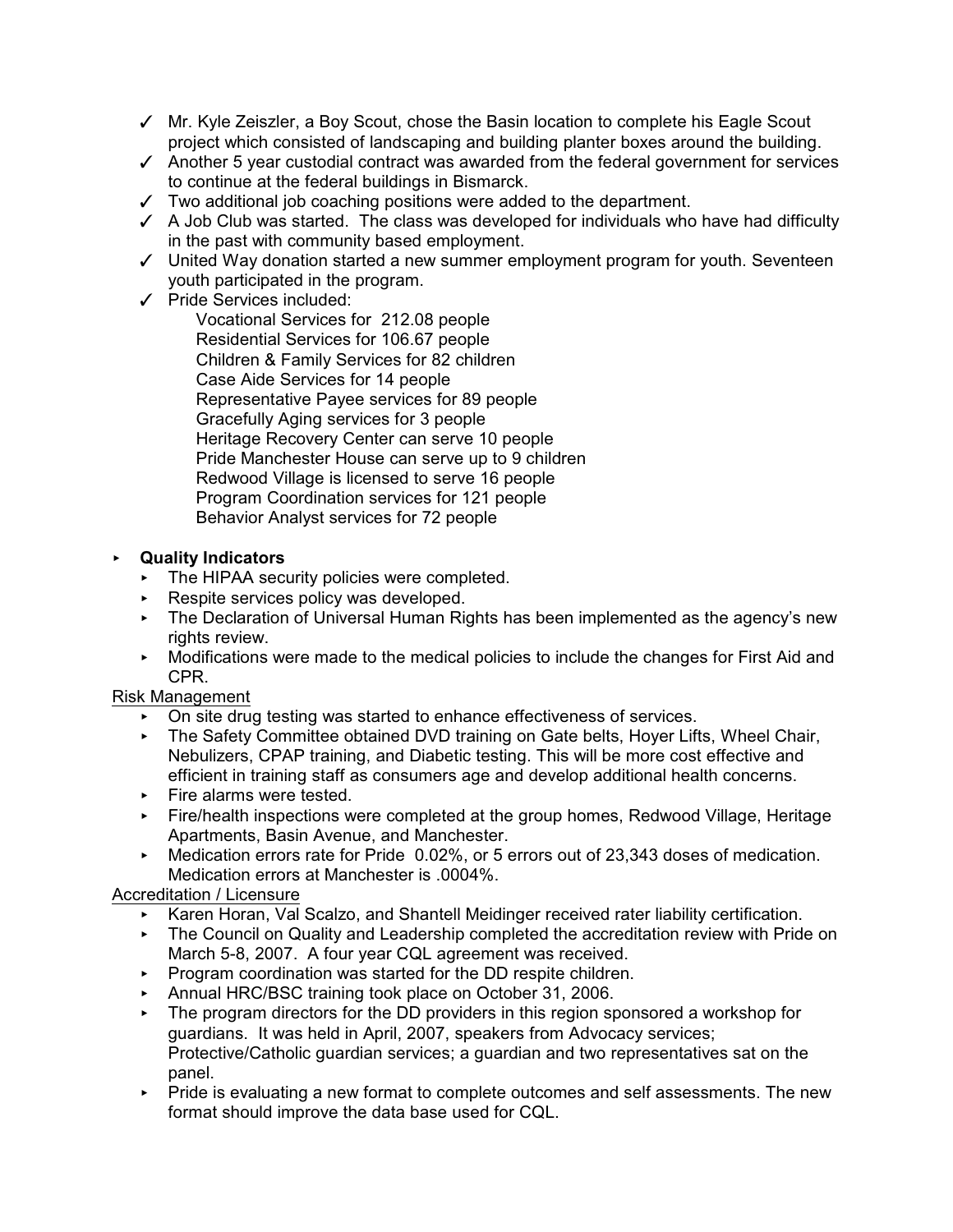- ▶ Val Scalzo presented on Basic Assurance and Community Life during the NDACF conference.
- **FILT** The Abused Adult Resource Center provided people with information for utilizing the abuse hot line. Cards were obtained and sent out to Team Coordinators.
- $\triangleright$  Representative payee services are being reviewed. The goal is to provide support for people without restricting their ability to manage their own checkbook.

Plans are being developed to conduct the Community Life LENS, through CQL.

## Awards

 $\blacktriangleright$  The vocational department was awarded a 3 year custodial certification from NISH. Successful certification represents a non-profit's ongoing commitment to continual professionalism, process involvement, and customer satisfaction in the provision of custodial services to the federal government.

Community Inclusion / Social Capital

- < A four person committee was formed and partnered with the Scout's Venturing program which is an outreach program. The committee plans activities that the consumers can participate in. The first activity was a Winter Fun Day scheduled in January at the Scout camp located at Lake Tschida, where the consumers participated in ice fishing. Activities took place in July and more are planned.
- **Program Coordinators completed a social capital survey with each person on their** caseload. A data base was developed for team members to access when looking for people's interests.
- < Department Coordinators met with team members to identify mission statements and plans of action to move forward on the Community Inclusion initiative.Support Services developed their mission statement for the unit.
- $\triangleright$  A community inclusion binder has been assembled and distributed to all departments.
- < Mary Allard is developing a monthly community events calendar which will be e-mailed to staff and people receiving services.
- $\triangleright$  The Board of Directors added a membership to include a person who is receiving services.

## Finance

| 2007 Budgets                     |                    |             |                     |                |
|----------------------------------|--------------------|-------------|---------------------|----------------|
| Pride                            |                    | \$8,060,000 |                     |                |
| Pride Wilton                     |                    | 500, 000    |                     |                |
| <b>Pride Manchester</b>          |                    | 1,350,000   |                     |                |
| Total                            |                    | \$9,910,000 |                     |                |
| Real estate (loans)              |                    |             |                     |                |
|                                  | Loan               | Interest    | Expiration/         | <b>Balance</b> |
|                                  | Type               | Rate %      | interest adjustment | July 30        |
| Basin Ave.                       | Contract/Deed      | 5.          | 2/01/2010           | \$227,544      |
| 1200 Missouri Ave.               | <b>ABC Bond</b>    | 4.75        | 2/01/2011           | 879,201        |
| 312 Wilton                       | <b>ABC Bond</b>    | 4.75        | 3/18/2011           | 289,717        |
| 112 North 5 <sup>th</sup> Street | <b>ABC Bond</b>    | 4.75        | 3/18/2011           | 717,417        |
| 1205 West Ave. A                 | Library            | 5.          | 12/22/2008          | 136,862        |
| 1102 S. 3 <sup>rd</sup> St.      | <b>Credit Unit</b> | 7           | 12/01/2013          | 149,030        |
|                                  |                    |             |                     | \$2,399,771    |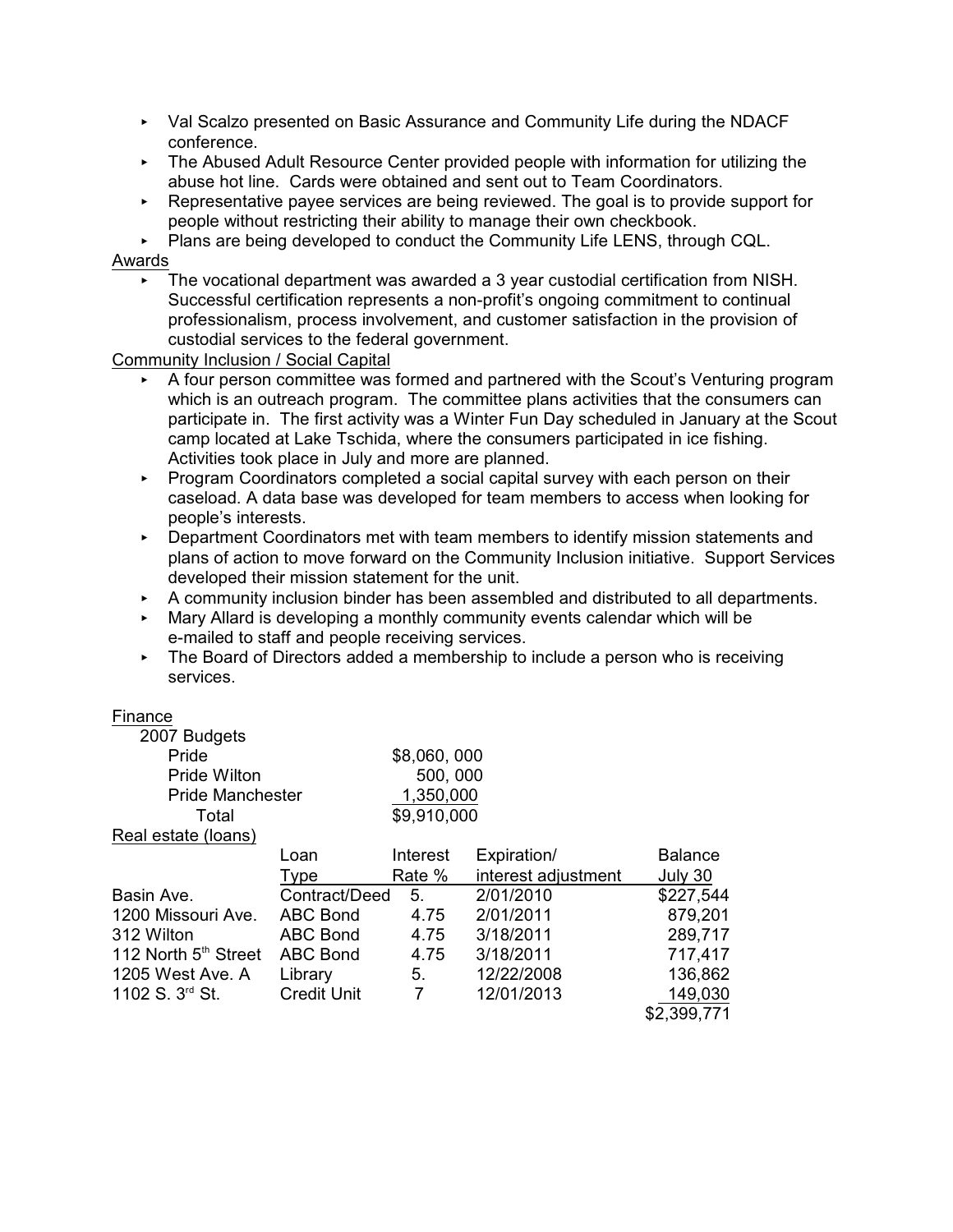Real estate (managed or leased)

| 1913 E. Capitol Ave. | 611 Gateway Ave        | 3318 E. Rosser Ave |
|----------------------|------------------------|--------------------|
| 3011 E. Rosser Ave.  | 417 Shirley St.        | 507 Gary Ave.      |
| 1005 NW 18th         | 406 Bowen Ave.         | 1112 Bozeman Dr.   |
| 1220 Missouri Ave.   | 2600 Manchester Street | 1419 Sweet         |

## **New Innovations, Partnerships and Growth**

## School to Work Transition

Pride has partnered with United Way, Bismarck and Mandan Public Schools, and Oliver-Mercer Special Education to provide School to Work alternatives for youth, ages 14 - 21. In 2007, this program was expanded by utilizing Pride's quality staff to provide after hour and summer employment opportunities for youth with disabilities. Referrals came in quickly and the program is now serving 17 youth. A grant has been submitted to United Way to continue this program next year, and a second grant has been submitted to the ND State Council on Developmental Disabilities to expand this successful program this fall.

## Job Club

Pride, in partnership with Vocational Rehabilitation and Consulting Services, has started a job club designed to better prepare people with a variety of disabilities to join the workforce. This successful program began in May of 2007 and has had a waiting list since it's inception.

## Services to End Violence Against Abuse of Women with Disabilities

Pride has partnered with the Abused Adult Resource Center to submit a grant which focuses on education, training, and enhanced services to end violence against and the abuse of women with disabilities. We are waiting to hear on this new project.

## Heritage Recovery Center

This program, operated with partnership with West Central Human Service Center's Addiction Unit expanded from eight to ten beds, which allows residents to remain in the program while transitioning to more independence.

### Heritage Apartments

Pride is partnering with Youthworks to make apartments available to youth in the their program.

### Salvation Army

The Youth Mentor program is working with the Salvation Army to make sure that the youth receiving services have food available to them.

## Senate Bill 2363 Tax Incentive for Charitable Giving

State residents may receive Tax Credits when making a charitable Gift. North Dakota taxpayers who support not-for-profit organizations, such as Pride, Inc., can receive a significant tax benefit. The legislation focuses on two types of giving; deferred giving – irrevocable planned gifts made by individuals or outright giving – gifts (most often cash) made by business entities to Pride, Inc. To meet the requirements for the above tax credit, the gifts must qualify under federal income tax laws.

If you are interested in the new tax credit, please consult with your professional tax advisor for guidance for your situation.